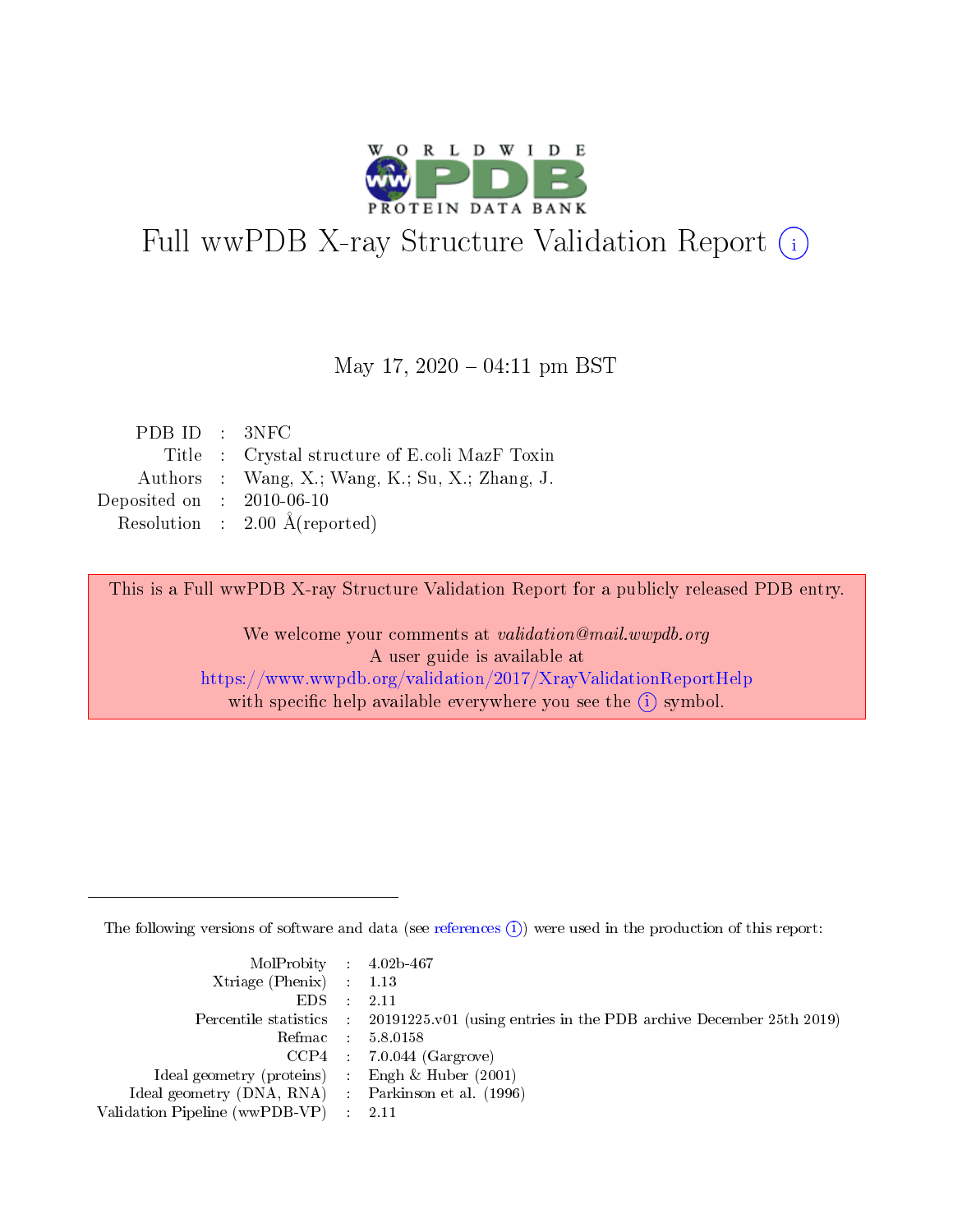# 1 [O](https://www.wwpdb.org/validation/2017/XrayValidationReportHelp#overall_quality)verall quality at a glance  $(i)$

The following experimental techniques were used to determine the structure: X-RAY DIFFRACTION

The reported resolution of this entry is 2.00 Å.

Percentile scores (ranging between 0-100) for global validation metrics of the entry are shown in the following graphic. The table shows the number of entries on which the scores are based.



| Metric                | Whole archive        | Similar resolution                                                     |
|-----------------------|----------------------|------------------------------------------------------------------------|
|                       | $(\#\text{Entries})$ | $(\#\text{Entries},\, \text{resolution}\; \text{range}(\textup{\AA}))$ |
| $R_{free}$            | 130704               | $8085(2.00-2.00)$                                                      |
| Clashscore            | 141614               | $9178(2.00-2.00)$                                                      |
| Ramachandran outliers | 138981               | $9054(2.00-2.00)$                                                      |
| Sidechain outliers    | 138945               | $9053(2.00-2.00)$                                                      |
| RSRZ outliers         | 127900               | $7900(2.00-2.00)$                                                      |

The table below summarises the geometric issues observed across the polymeric chains and their fit to the electron density. The red, orange, yellow and green segments on the lower bar indicate the fraction of residues that contain outliers for  $>=3, 2, 1$  and 0 types of geometric quality criteria respectively. A grey segment represents the fraction of residues that are not modelled. The numeric value for each fraction is indicated below the corresponding segment, with a dot representing fractions <=5% The upper red bar (where present) indicates the fraction of residues that have poor fit to the electron density. The numeric value is given above the bar.

| Mol | Chain        | Length | Quality of chain     |     |           |     |  |  |  |
|-----|--------------|--------|----------------------|-----|-----------|-----|--|--|--|
|     | А            | 111    | $\frac{0}{6}$<br>72% | 11% | $\bullet$ | 15% |  |  |  |
|     |              |        | $\frac{0}{6}$        |     |           |     |  |  |  |
|     | B            | 111    | 71%                  | 9%  | ٠         | 17% |  |  |  |
|     | $\rm C$      | 111    | 5%<br>66%            | 14% |           | 16% |  |  |  |
|     |              |        | 3%                   |     | $\bullet$ |     |  |  |  |
|     | D            | 111    | 69%                  | 12% | ٠         | 16% |  |  |  |
|     |              |        | 3%                   |     |           |     |  |  |  |
|     | E            | 111    | 67%                  | 14% | 5%        | 15% |  |  |  |
|     | $\mathbf{F}$ | 111    | 5%                   |     |           |     |  |  |  |
|     |              |        | 72%                  | 8%  | $\bullet$ | 16% |  |  |  |

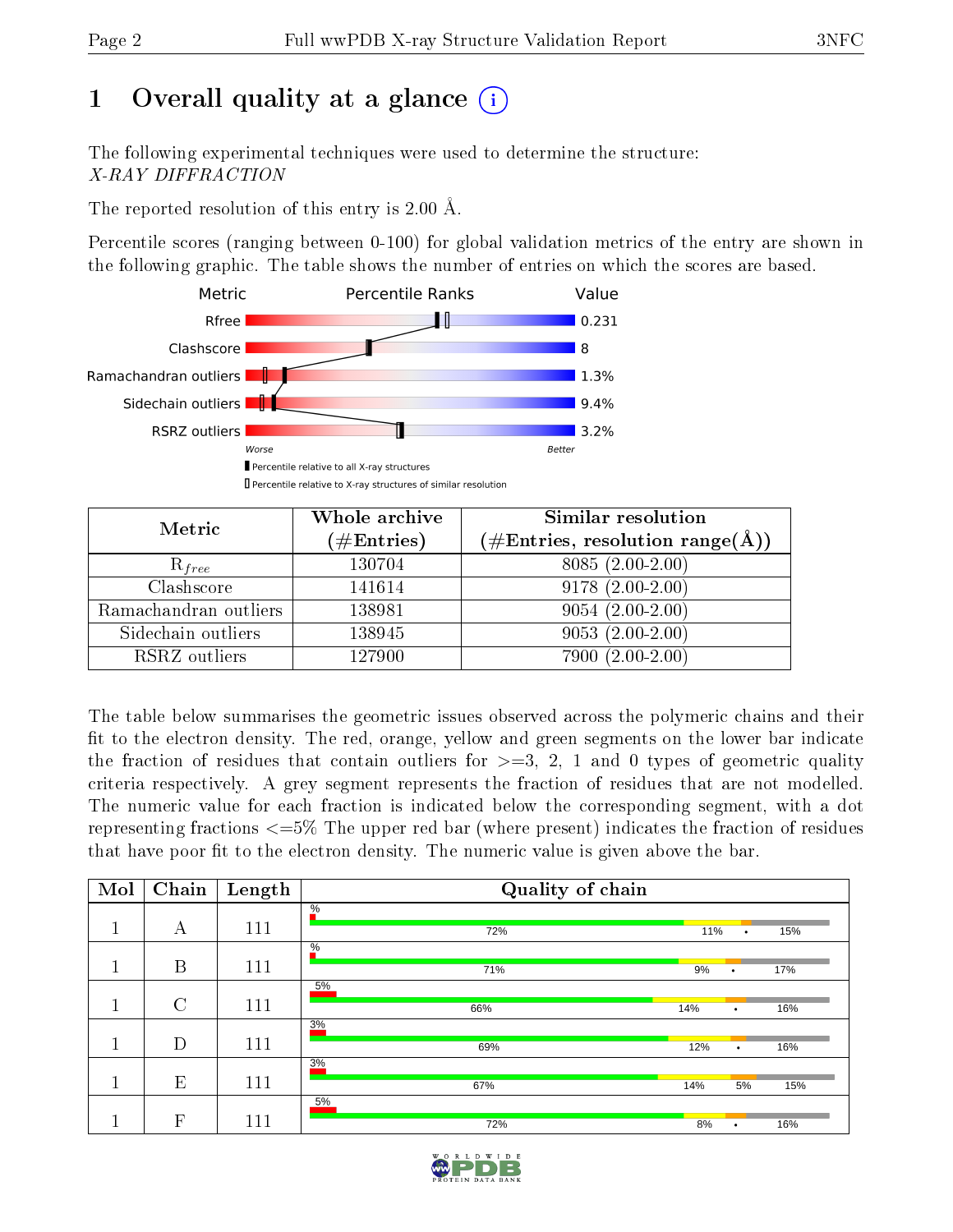# 2 Entry composition (i)

There are 2 unique types of molecules in this entry. The entry contains 4349 atoms, of which 0 are hydrogens and 0 are deuteriums.

In the tables below, the ZeroOcc column contains the number of atoms modelled with zero occupancy, the AltConf column contains the number of residues with at least one atom in alternate conformation and the Trace column contains the number of residues modelled with at most 2 atoms.

| Mol | Chain          | Residues |       |        | Atoms |                    |   | ZeroOcc  | AltConf  | Trace |
|-----|----------------|----------|-------|--------|-------|--------------------|---|----------|----------|-------|
|     | А              | 94       | Total | C      | N     | Ω                  | S | 0        | $\theta$ |       |
|     |                |          | 699   | 449    | 116   | 128                | 6 |          |          |       |
|     | B              | 92       | Total | C      | N     | $\left( \ \right)$ | S | $\theta$ | $\theta$ |       |
|     |                |          | 681   | 440    | 113   | 122                | 6 |          |          |       |
|     | $\mathcal{C}$  | 93       | Total | $\cap$ | N     | $\left( \right)$   | S | 0        | $\theta$ |       |
|     |                |          | 688   | 443    | 114   | 125                | 6 |          |          |       |
|     | D              | 93       | Total | $\cap$ | N     | $\left( \ \right)$ | S | $\Omega$ | $\Omega$ |       |
|     |                |          | 683   | 440    | 115   | 122                | 6 |          |          |       |
|     | E              | 94       | Total | C      | N     | $\left( \ \right)$ | S | $\Omega$ | $\theta$ |       |
|     |                |          | 700   | 450    | 117   | 127                | 6 |          |          |       |
|     | $\overline{F}$ | 93       | Total | $\cap$ | N     | $\left( \right)$   | S |          |          |       |
|     |                |          | 686   | 441    | 116   | 123                | 6 |          |          |       |

Molecule 1 is a protein called PemK-like protein 1.

• Molecule 2 is water.

| Mol            | Chain         | Residues | Atoms                                 | ZeroOcc  | AltConf |
|----------------|---------------|----------|---------------------------------------|----------|---------|
| $\overline{2}$ | А             | 28       | Total<br>$\left( \right)$<br>28<br>28 | $\theta$ |         |
| $\overline{2}$ | B             | 26       | Total<br>$\Omega$<br>26<br>26         | $\theta$ |         |
| $\overline{2}$ | $\mathcal{C}$ | 39       | Total<br>$\Omega$<br>39<br>39         | 0        | 0       |
| $\overline{2}$ | D             | 36       | Total<br>$\left( \right)$<br>36<br>36 | $\Omega$ | 0       |
| $\overline{2}$ | E             | 51       | Total<br>$\Omega$<br>51<br>51         | $\Omega$ | 0       |
| $\overline{2}$ | $\mathbf{F}$  | 32       | Total<br>$\left( \right)$<br>32<br>32 |          |         |

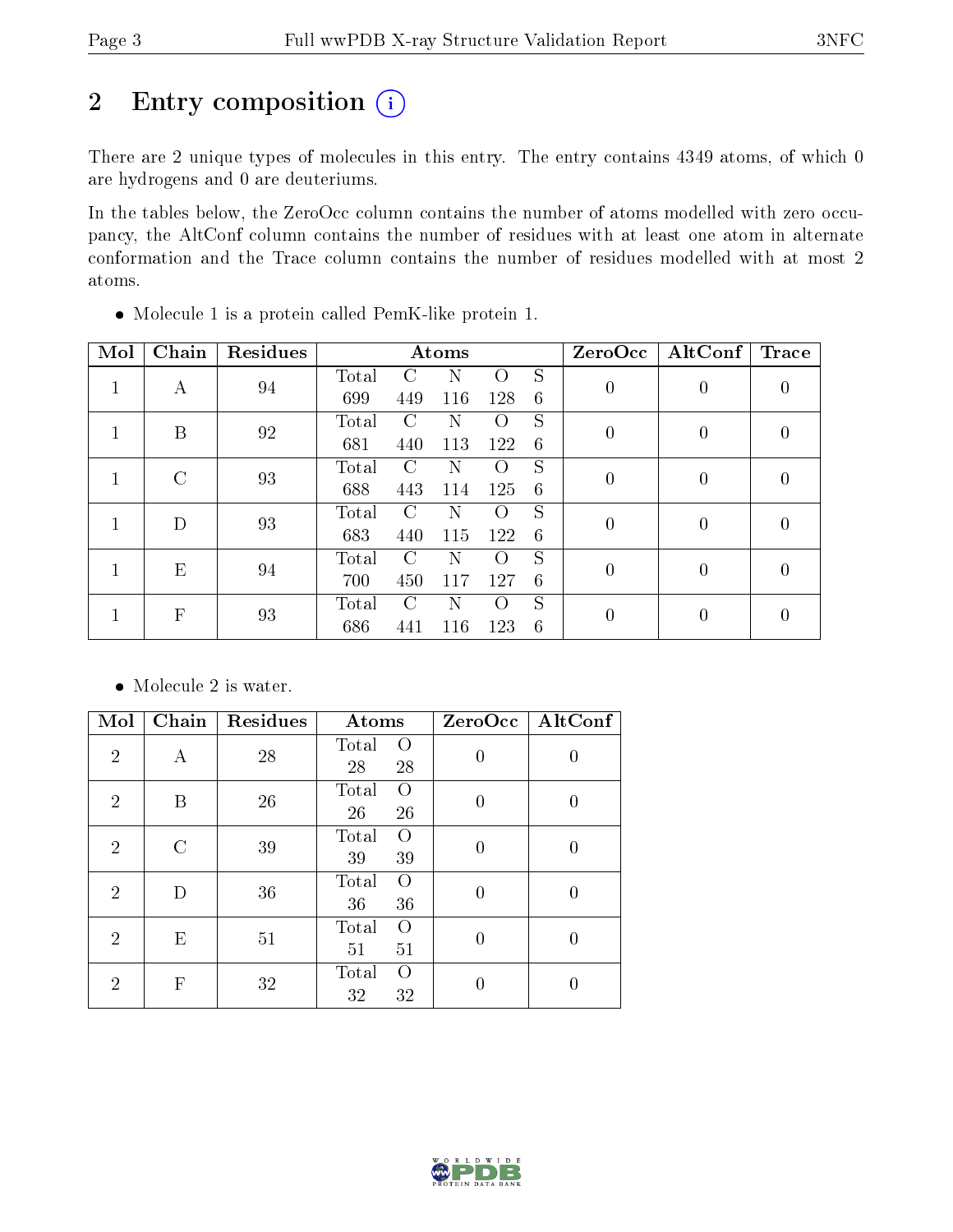# 3 Residue-property plots  $(i)$

These plots are drawn for all protein, RNA and DNA chains in the entry. The first graphic for a chain summarises the proportions of the various outlier classes displayed in the second graphic. The second graphic shows the sequence view annotated by issues in geometry and electron density. Residues are color-coded according to the number of geometric quality criteria for which they contain at least one outlier: green  $= 0$ , yellow  $= 1$ , orange  $= 2$  and red  $= 3$  or more. A red dot above a residue indicates a poor fit to the electron density ( $\text{RSRZ} > 2$ ). Stretches of 2 or more consecutive residues without any outlier are shown as a green connector. Residues present in the sample, but not in the model, are shown in grey.



• Molecule 1: PemK-like protein 1

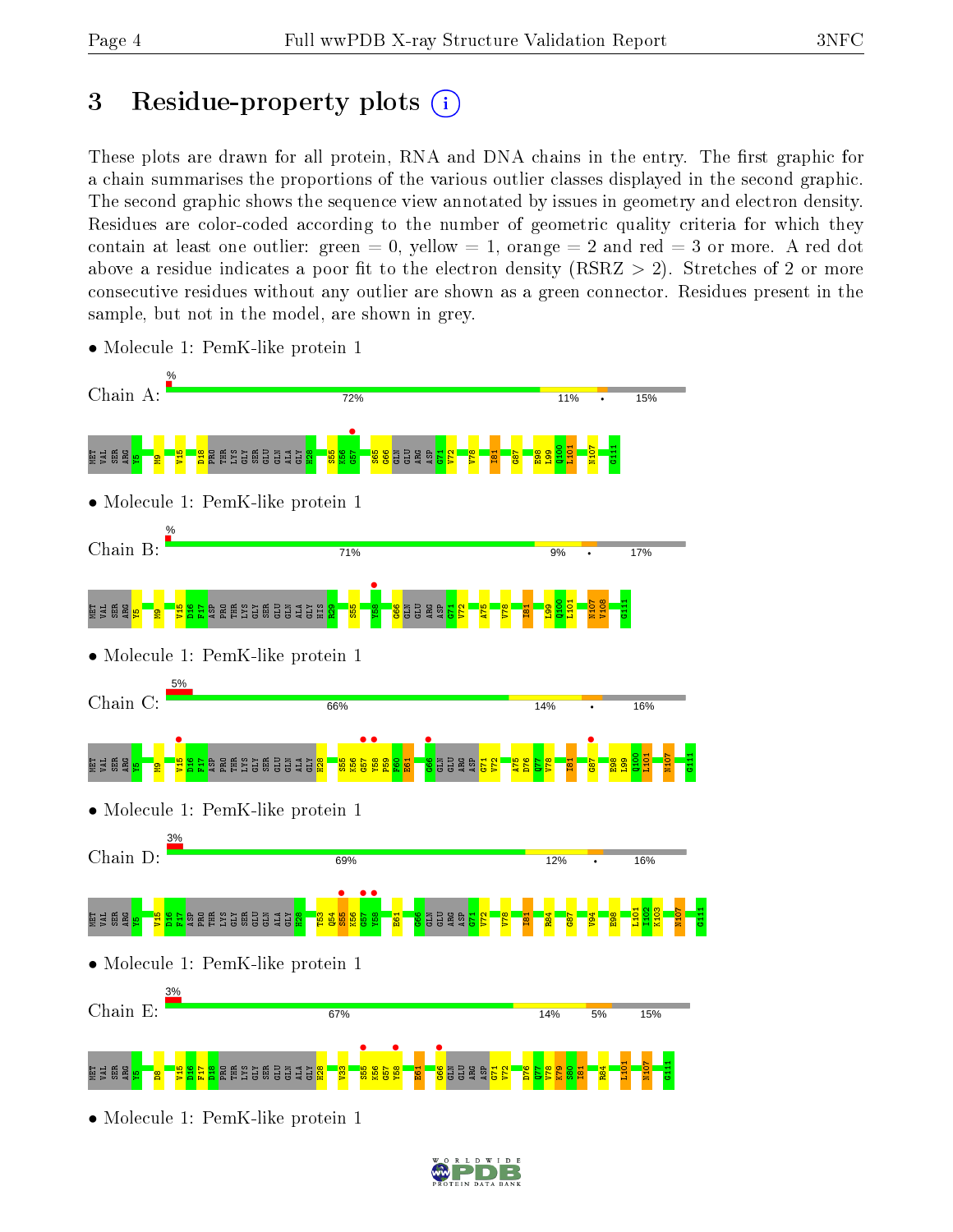

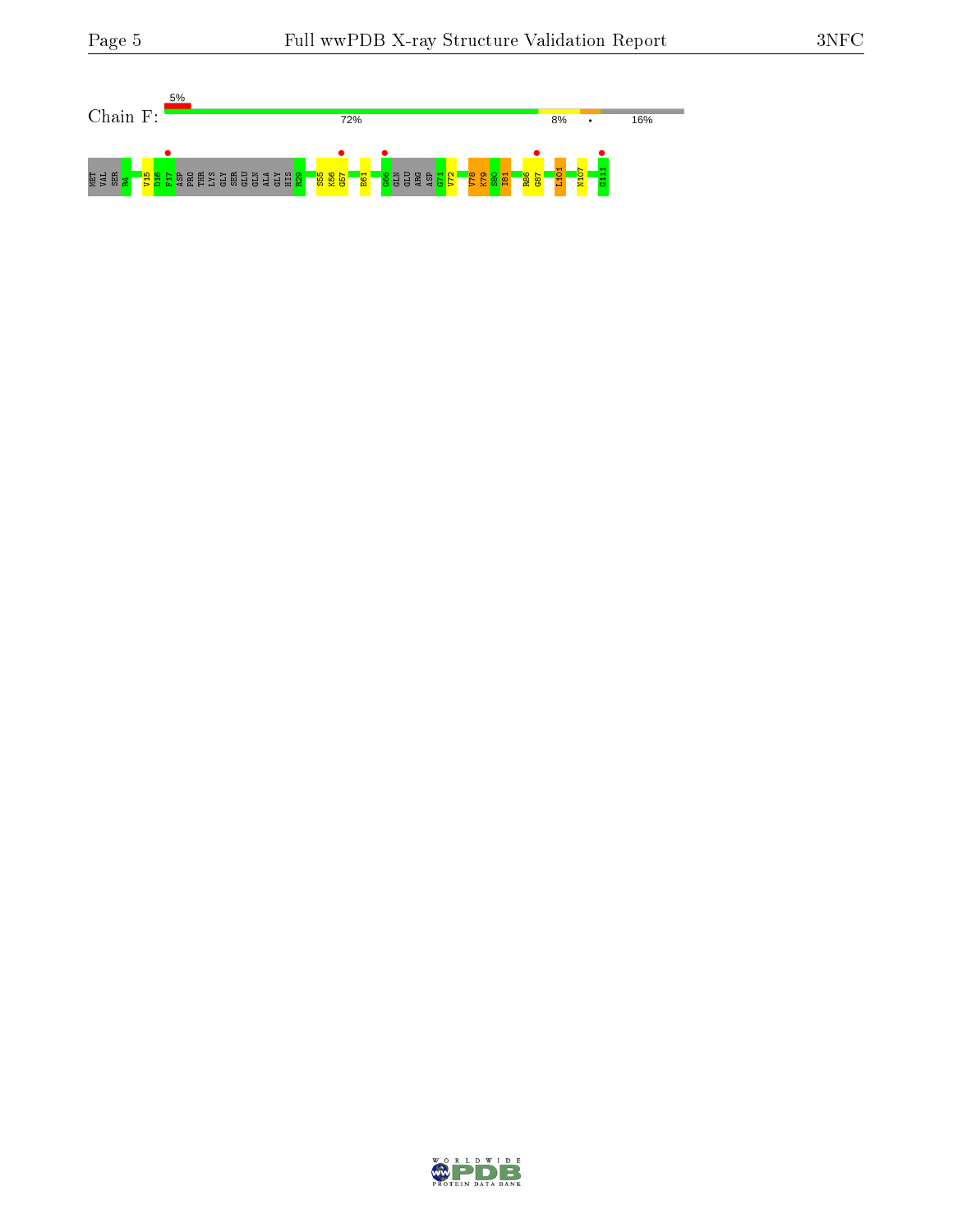# 4 Data and refinement statistics  $(i)$

| Property                                                             | <b>Value</b>                                                                                      | Source     |
|----------------------------------------------------------------------|---------------------------------------------------------------------------------------------------|------------|
| Space group                                                          | C121                                                                                              | Depositor  |
| Cell constants                                                       | $65.10\text{\AA}$<br>111.80Å<br>$93.00\text{\AA}$                                                 |            |
| a, b, c, $\alpha$ , $\beta$ , $\gamma$                               | $91.40^\circ$<br>$90.00^\circ$<br>$90.00^\circ$                                                   | Depositor  |
| Resolution $(\AA)$                                                   | $\overline{20.00}$<br>$\overline{2.00}$<br>$\frac{1}{2}$ .                                        | Depositor  |
|                                                                      | 46.49<br>$\frac{1}{2}$<br>2.00                                                                    | <b>EDS</b> |
| % Data completeness                                                  | $93.0(20.00-2.00)$                                                                                | Depositor  |
| (in resolution range)                                                | $92.0(46.49-2.00)$                                                                                | <b>EDS</b> |
| $R_{merge}$                                                          | (Not available)                                                                                   | Depositor  |
| $\frac{R_{sym}}{{}1}$                                                | (Not available)                                                                                   | Depositor  |
|                                                                      | 1.78 (at $2.00\text{\AA}$ )                                                                       | Xtriage    |
| Refinement program                                                   | <b>REFMAC 5.5.0102</b>                                                                            | Depositor  |
|                                                                      | $\overline{0.249}$ ,<br>0.291                                                                     | Depositor  |
| $R, R_{free}$                                                        | 0.243<br>, 0.231                                                                                  | DCC        |
| $\mathcal{R}_{free}$ test set                                        | 2113 reflections $(5.06\%)$                                                                       | wwPDB-VP   |
| Wilson B-factor $(A^2)$                                              | 36.6                                                                                              | Xtriage    |
| Anisotropy                                                           | $\overline{0.131}$                                                                                | Xtriage    |
| Bulk solvent $k_{sol}(e/\mathring{A}^3)$ , $B_{sol}(\mathring{A}^2)$ | $0.35$ , $51.9$                                                                                   | <b>EDS</b> |
| L-test for twinning <sup>2</sup>                                     | $< L >$ = 0.49, $< L2$ = 0.33                                                                     | Xtriage    |
|                                                                      | 0.459 for $-1/2$ <sup>*</sup> h+ $1/2$ <sup>*</sup> k,3/2 <sup>*</sup> h+ $1/2$ <sup>*</sup> k,-l |            |
|                                                                      | 0.459 for -1/2*h-1/2*k,-3/2*h+1/2*k,-l                                                            |            |
| Estimated twinning fraction                                          | 0.449 for $1/2^*h+1/2^*k$ , $3/2^*h-1/2^*k$ , -1                                                  | Xtriage    |
|                                                                      | 0.458 for $1/2^*h-1/2^*k,-3/2^*h-1/2^*k,-1$                                                       |            |
|                                                                      | $0.460$ for $-h,-k,l$                                                                             |            |
| $F_o, F_c$ correlation                                               | 0.94                                                                                              | <b>EDS</b> |
| Total number of atoms                                                | 4349                                                                                              | wwPDB-VP   |
| Average B, all atoms $(A^2)$                                         | $43.0\,$                                                                                          | wwPDB-VP   |

Xtriage's analysis on translational NCS is as follows: The largest off-origin peak in the Patterson function is  $5.77\%$  of the height of the origin peak. No significant pseudotranslation is detected.

<sup>&</sup>lt;sup>2</sup>Theoretical values of  $\langle |L| \rangle$ ,  $\langle L^2 \rangle$  for acentric reflections are 0.5, 0.333 respectively for untwinned datasets, and 0.375, 0.2 for perfectly twinned datasets.



<span id="page-5-1"></span><span id="page-5-0"></span><sup>1</sup> Intensities estimated from amplitudes.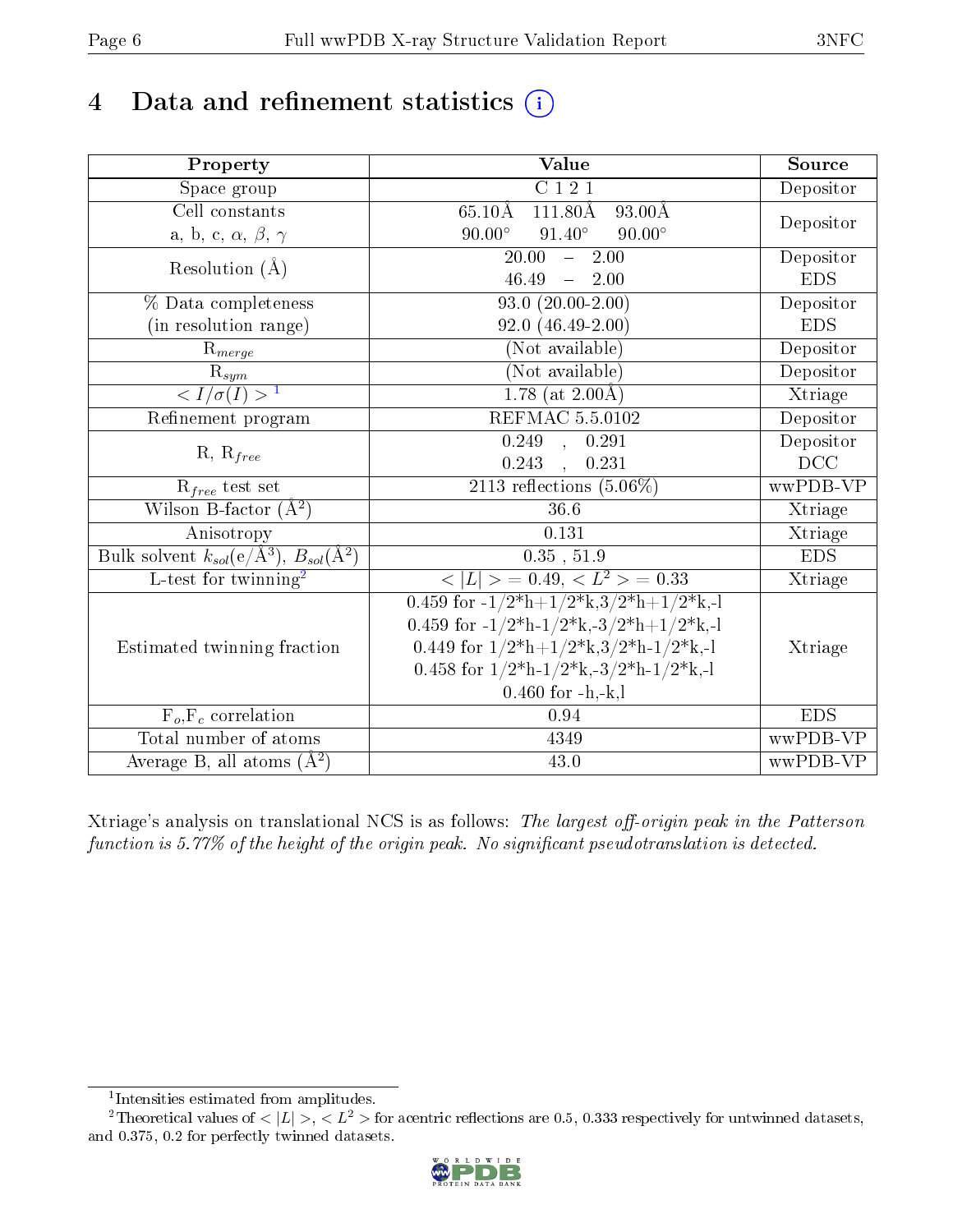# 5 Model quality  $(i)$

# 5.1 Standard geometry (i)

The Z score for a bond length (or angle) is the number of standard deviations the observed value is removed from the expected value. A bond length (or angle) with  $|Z| > 5$  is considered an outlier worth inspection. RMSZ is the root-mean-square of all Z scores of the bond lengths (or angles).

| Mol | Chain |      | Bond lengths           | Bond angles |                   |  |
|-----|-------|------|------------------------|-------------|-------------------|--|
|     |       | RMSZ | $\ Z\  > 5$            | RMSZ        | Z   > 5           |  |
|     |       | 1.07 | 0/711                  | 0.91        | 0/964             |  |
|     | В     | 1.12 | $1/693$ $(0.1\%)$      | 0.94        | $1/940$ $(0.1\%)$ |  |
|     | C     | 1.13 | $\sqrt{2/700 (0.3\%)}$ | 0.90        | 0/950             |  |
|     |       | 1.15 | $2/694$ $(0.3\%)$      | 0.90        | 0/942             |  |
|     | F,    | 1.11 | $2/712(0.3\%)$         | 0.95        | 0/965             |  |
|     | F     | 1.14 | $1/697(0.1\%)$         | 0.94        | $1/943$ $(0.1\%)$ |  |
| All |       | 1.12 | $8/4207(0.2\%)$        | 0.92        | 2/5704            |  |

|  |  |  |  | All (8) bond length outliers are listed below: |  |  |  |
|--|--|--|--|------------------------------------------------|--|--|--|
|--|--|--|--|------------------------------------------------|--|--|--|

| Mol | Chain | Res | <b>Type</b>          | Atoms       | $\mathbf{Z}$ | Observed $(A)$ | Ideal(A) |
|-----|-------|-----|----------------------|-------------|--------------|----------------|----------|
|     | F     | 79  | <b>LYS</b>           | $CB-CG$     | 6.75         | 1.70           | 1.52     |
|     |       | 98  | GLU                  | $CB-CG$     | 6.27         | 1.64           | 1.52     |
|     | D     | 94  | VAL                  | $CB-CG2$    | 5.42         | 1.64           | 1.52     |
|     | В     | 75  | ALA                  | $CA-CB$     | 5.41         | 1.63           | 1.52     |
|     | Ε     | 33  | VAL                  | $CB-CG1$    | 5.21         | 1.63           | 1.52     |
|     | Ε     | 61  | $\operatorname{GLU}$ | $CG$ - $CD$ | 5.12         | 1.59           | 1.51     |
|     | C     | 75  | ALA                  | $CA-CB$     | 5.07         | 1.63           | 1.52     |
|     | C     | 61  | ${\rm GLU}$          | $CG$ - $CD$ | 5.03         | 1.59           | 1.51     |

All (2) bond angle outliers are listed below:

| Mol | Chain | $\operatorname{Res}$ | Type | Atoms        |      | Observed $(°)$ | Ideal $(°)$ |
|-----|-------|----------------------|------|--------------|------|----------------|-------------|
|     |       | 70                   |      | $CB-CG-CD$   | 5.55 | $126.04\,$     | 111 GC      |
|     |       | $108\,$              | ΆL   | $CG1-CB-CG2$ | 5.28 | 119.34         | 110.96      |

There are no chirality outliers.

There are no planarity outliers.

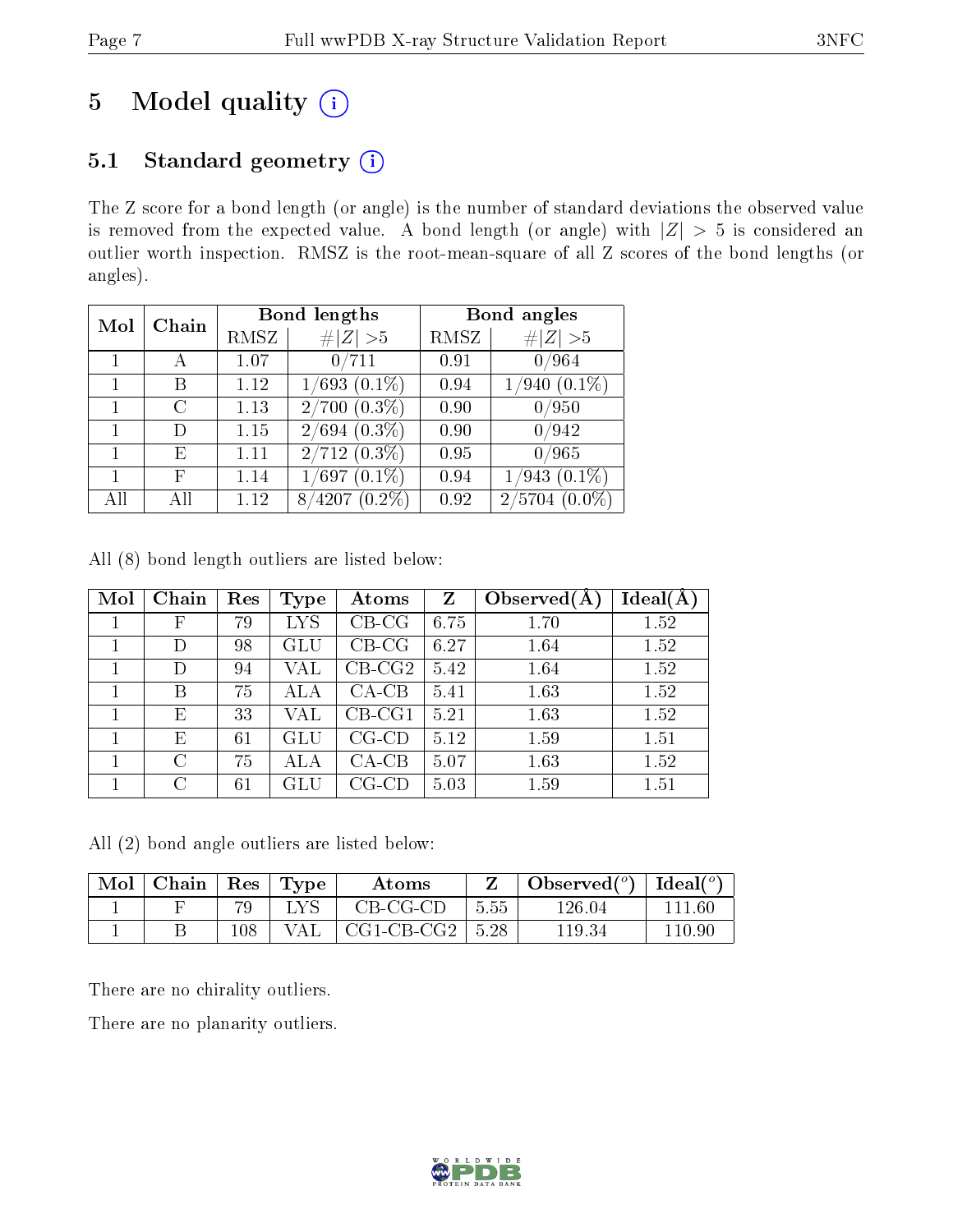# $5.2$  Too-close contacts  $(i)$

In the following table, the Non-H and H(model) columns list the number of non-hydrogen atoms and hydrogen atoms in the chain respectively. The H(added) column lists the number of hydrogen atoms added and optimized by MolProbity. The Clashes column lists the number of clashes within the asymmetric unit, whereas Symm-Clashes lists symmetry related clashes.

| Mol            | Chain          | $Non-H$ | H (model) | $\mathbf{A}$ (added)<br>н | Clashes        | Symm-Clashes   |
|----------------|----------------|---------|-----------|---------------------------|----------------|----------------|
|                | А              | 699     |           | 701                       | 9              |                |
|                | B              | 681     | O         | 689                       | 7              |                |
|                | $\rm C$        | 688     | 0         | 691                       | 15             | $\theta$       |
|                | D              | 683     | 0         | 692                       | 8              | $\theta$       |
|                | E              | 700     | O         | 708                       | 16             | $\theta$       |
|                | $\overline{F}$ | 686     | 0         | 700                       | 11             |                |
| $\overline{2}$ | Α              | 28      | O         | 0                         | 5              | $\overline{0}$ |
| $\overline{2}$ | В              | 26      |           | 0                         | 3              |                |
| $\overline{2}$ | $\overline{C}$ | 39      | 0         | 0                         | 6              | $\theta$       |
| $\overline{2}$ | D              | 36      | 0         | $\overline{0}$            | 4              |                |
| $\overline{2}$ | E              | 51      |           | 0                         | 7              |                |
| $\overline{2}$ | F              | 32      | O         | 0                         | $\overline{2}$ |                |
| All            | All            | 4349    | 0         | 4181                      | 64             | $\overline{2}$ |

The all-atom clashscore is defined as the number of clashes found per 1000 atoms (including hydrogen atoms). The all-atom clashscore for this structure is 8.

All (64) close contacts within the same asymmetric unit are listed below, sorted by their clash magnitude.

| Atom-1               | $\boldsymbol{\mathrm{Atom}\text{-}2}$ | Interatomic<br>distance $(A)$ | Clash<br>overlap<br>(A) |
|----------------------|---------------------------------------|-------------------------------|-------------------------|
| 1: A:66: GLY:HA2     | 2:A:388:HOH:O                         | 1.43                          | 1.18                    |
| $1:$ F:78:VAL:O      | $1:$ F:79:LYS:HG2                     | 1.61                          | 1.01                    |
| $1:$ F:78:VAL:O      | $1:$ F:79:LYS:CG                      | 2.10                          | 0.99                    |
| 1: C: 107: ASN: HB3  | 2:C:391:HOH:O                         | 1.71                          | 0.88                    |
| 1:E:28:HIS:N         | 2:E:146:HOH:O                         | 2.08                          | 0.85                    |
| 1:C:101:LEU:HD22     | 2: C: 173: HOH:O                      | 1.82                          | 0.79                    |
| 1: A: 101: LEU: HD22 | 2:A:126:HOH:O                         | 1.80                          | 0.79                    |
| $1:$ F:78:VAL:O      | $1:$ F:79:LYS:HG3                     | 1.86                          | 0.75                    |
| 1: D: 55: SER: O     | 2:D:390:HOH:O                         | 2.06                          | 0.74                    |
| 1: B:66: GLY: C      | 2: B: 357: HOH: O                     | 2.29                          | 0.70                    |
| 1:B:107:ASN:HD21     | 1:C:107:ASN:HD21                      | 1.37                          | 0.70                    |
| 1:C:98:GLU:OE2       | 2:C:191:HOH:O                         | 2.10                          | 0.69                    |
| 1:E:28:HIS:CB        | 2:E:378:HOH:O                         | 2.40                          | 0.69                    |
| 1:A:98:GLU:OE2       | 2:A:202:HOH:O                         | 2.14                          | 0.66                    |
| 1: E:66: GLY: C      | 2:E:258:HOH:O                         | 2.35                          | 0.65                    |

Continued on next page...

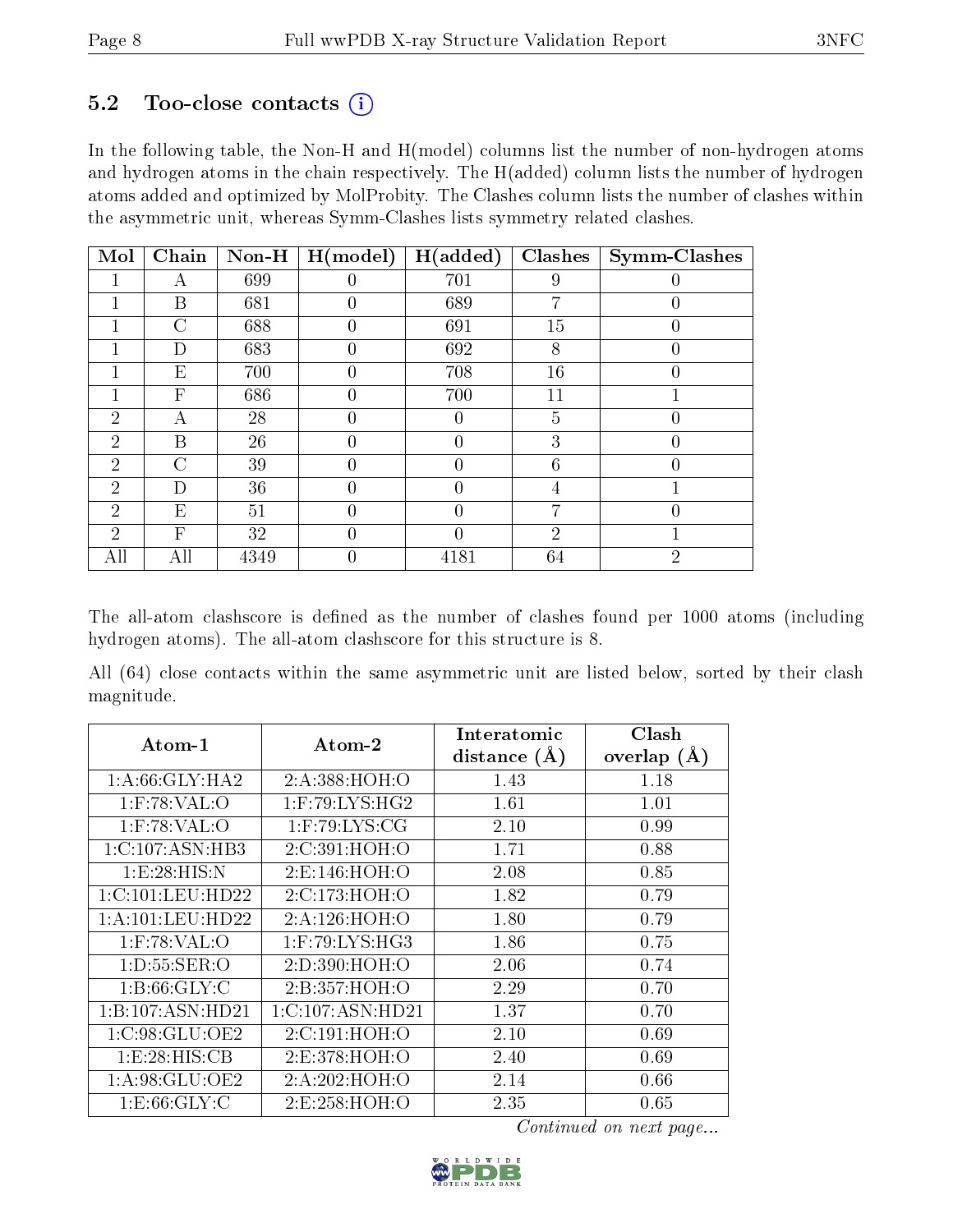| Continuata from previous page |                                | Interatomic    | $\overline{\text{Clash}}$ |  |
|-------------------------------|--------------------------------|----------------|---------------------------|--|
| Atom-1                        | Atom-2                         | distance $(A)$ | overlap $(A)$             |  |
| 1:D:107:ASN:HD21              | 1:E:107:ASN:HD21               | 1.44           | 0.64                      |  |
| 1: E:66: GLY:O                | 2:E:258:HOH:O                  | 2.15           | 0.64                      |  |
| 1:B:15:VAL:HG21               | 1:B:81:ILE:HD11                | 1.82           | 0.62                      |  |
| 1:C:58:TYR:CD1                | 1:C:59:PRO:HD2                 | 2.36           | 0.60                      |  |
| $1:$ F:15:VAL:HG21            | $1:$ F:81:ILE:HD11             | 1.84           | 0.59                      |  |
| 1: E: 15: VAL: HG21           | 1: E: 81: ILE: HD11            | 1.85           | 0.59                      |  |
| 1: E: 79: LYS: HG2            | 1:E:81:ILE:HG23                | 1.85           | 0.58                      |  |
| 1:B:15:VAL:HG21               | 1:B:81:ILE:CD1                 | 2.33           | 0.57                      |  |
| 1: E: 8: ASP: OD2             | 2:E:138:HOH:O                  | 2.17           | 0.57                      |  |
| 1:C:28:HIS:CB                 | 2:C:118:HOH:O                  | 2.54           | 0.56                      |  |
| 1: E:58: TYR:OH               | 1:E:76:ASP:OD2                 | 2.24           | 0.56                      |  |
| 1: A:15: VAL:HG21             | 1:A:81:ILE:HD11                | 1.88           | $0.54\,$                  |  |
| 1: E: 15: VAL: HG21           | 1: E:81: ILE: CD1              | 2.38           | 0.54                      |  |
| 1: D: 15: VAL:HG21            | 1: D: 81: ILE: HD11            | 1.89           | 0.54                      |  |
| 1:C:71:GLY:HA2                | 2:C:376:HOH:O                  | 2.09           | 0.53                      |  |
| 1: B:66: GLY:O                | 2:B:357:HOH:O                  | 2.19           | 0.52                      |  |
| $1:$ F:15:VAL:HG21            | $1:$ F:81:ILE:CD1              | 2.40           | 0.52                      |  |
| 1: A:66: GLY:CA               | 2:A:388:HOH:O                  | 2.20           | 0.51                      |  |
| 1:D:15:VAL:HG21               | 1: D:81: ILE: CD1              | 2.40           | 0.51                      |  |
| 1: A:15: VAL:HG21             | 1: A:81: ILE: CD1              | 2.40           | 0.51                      |  |
| 1: D: 103: LYS: NZ            | 2:D:287:HOH:O                  | 2.14           | 0.51                      |  |
| 1: A:87: GLY: HA2             | 2:A:374:HOH:O                  | 2.11           | 0.51                      |  |
| 1:E:79:LYS:HG2                | 1: E:81: ILE: CG2              | 2.40           | 0.50                      |  |
| 1: B: 5: TYR: N               | 2:B:154:HOH:O                  | 2.45           | 0.49                      |  |
| 1:F:56:LYS:HB3                | 1:F:61:GLU:OE2                 | 2.13           | 0.48                      |  |
| 1: D: 56: LYS: HB3            | 1: D: 61: GLU: OE2             | 2.13           | 0.48                      |  |
| 1: A:9: MET:HG2               | 1: A:99: LEU: HD21             | 1.95           | 0.48                      |  |
| 1:C:15:VAL:HG21               | 1:C:81:ILE:CD1                 | 2.45           | 0.47                      |  |
| 1:C:9:MET:HG2                 | 1:C:99:LEU:HD21                | 1.96           | 0.47                      |  |
| $1:$ F:86:ARG:HA              | 2:F:389:HOH:O                  | 2.15           | 0.46                      |  |
| 1:E:56:LYS:HB3                | $1: E: 61: \overline{GLU:OE2}$ | 2.16           | 0.45                      |  |
| 1:C:58:TYR:OH                 | 1:C:76:ASP:OD2                 | 2.35           | 0.45                      |  |
| 1:B:9:MET:HG2                 | 1:B:99:LEU:HD21                | 1.98           | 0.45                      |  |
| 1:E:84:ARG:NH1                | 2:E:198:HOH:O                  | 2.23           | 0.44                      |  |
| 1:C:15:VAL:HG21               | 1:C:81:ILE:HD11                | 1.98           | 0.44                      |  |
| 1: D: 53: THR: HG21           | 2:D:120:HOH:O                  | 2.17           | 0.44                      |  |
| 1:C:56:LYS:HB3                | 1:C:61:GLU:OE2                 | 2.17           | 0.44                      |  |
| 1: E:58: TYR: HD2             | 1: E: 61: GLU: HG3             | 1.83           | 0.42                      |  |
| 1: C: 101: LEU: HA            | 1:C:101:LEU:HD13               | 1.79           | 0.42                      |  |
| 1:E:101:EU:HD13               | 1: E: 101: LEU: HA             | 1.76           | 0.42                      |  |
| $1:$ F:78:VAL:C               | $1:$ F:79:LYS:CG               | 2.85           | 0.42                      |  |

Continued from previous page.

Continued on next page...

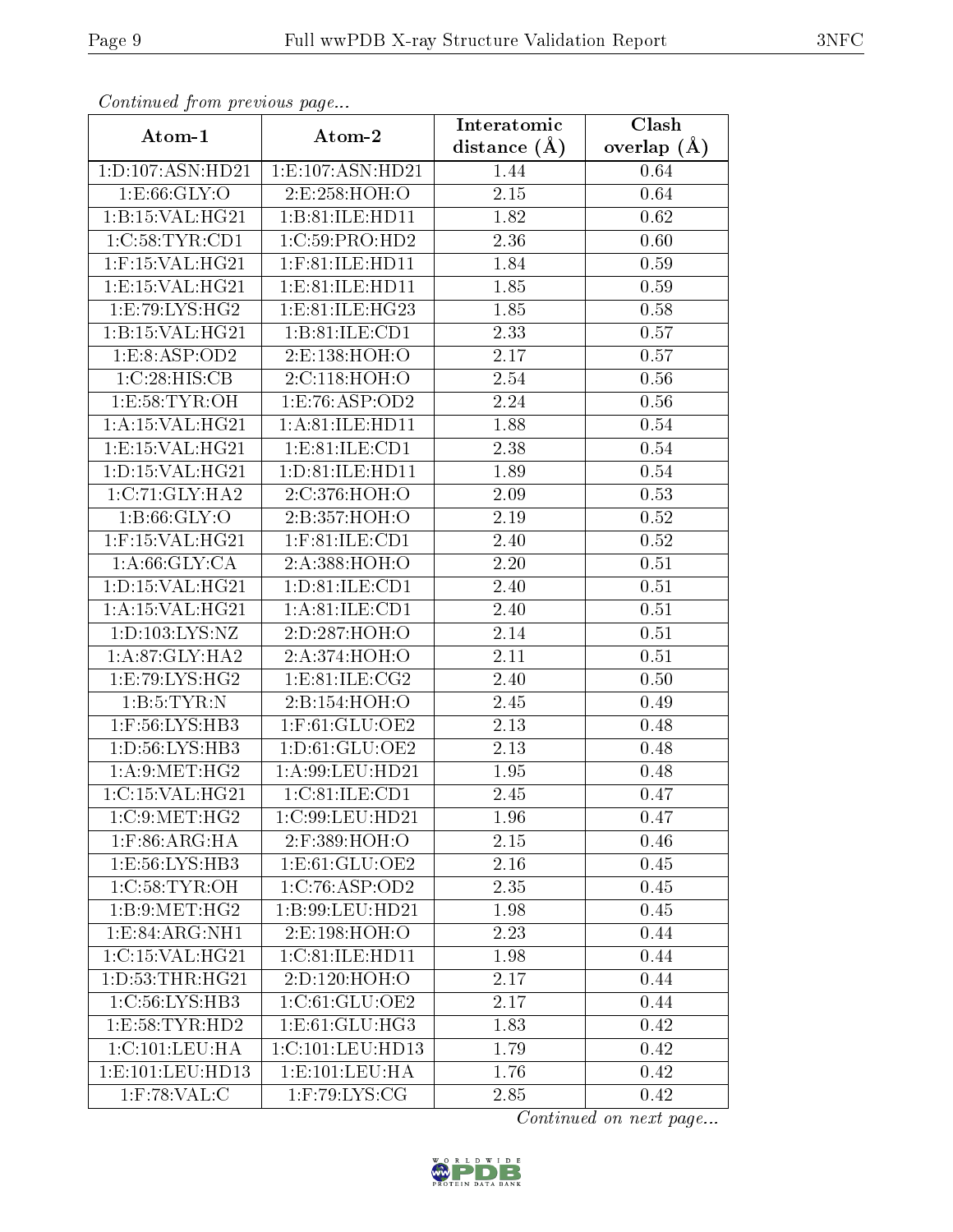|--|

| Atom-1            | Atom-2               | Interatomic<br>distance $(A)$ | Clash<br>overlap $(A)$ |
|-------------------|----------------------|-------------------------------|------------------------|
| 1: D:84: ARG:HD2  | 2:D:344:HOH:O        | 2.19                          | 0.42                   |
| $1:$ F:56:LYS:HG2 | $1:$ F:56:LYS:O      | 2.20                          | 0.42                   |
| 1:C:28:HIS:HA     | 2:C:372:HOH:O        | 2.19                          | 0.41                   |
| 1:F:101:LEU:HD13  | $1:$ F:101:LEU:HA    | 1.80                          | 0.41                   |
| 1:C:56:LYS:HG2    | 1:C:56:LYS:O         | 2.21                          | 0.41                   |
| 1:A:101:LEU:HA    | 1: A: 101: LEU: HD13 | 1.80                          | 0.40                   |
| 1: E: 71: GLY: N  | 2:E:129:HOH:O        | 2.53                          | 0.40                   |
| $1:$ F:61:GLU:OE1 | 2:F:385:HOH:O        | 2.22                          | 0.40                   |

Continued from previous page...

All (2) symmetry-related close contacts are listed below. The label for Atom-2 includes the symmetry operator and encoded unit-cell translations to be applied.

| Atom-1                                         | Atom-2                   | Interatomic<br>distance $(A)$ | Clash<br>overlap $(A)$ |
|------------------------------------------------|--------------------------|-------------------------------|------------------------|
| $1:$ F:79:LYS:NZ                               | $1:$ F:79:LYS:NZ[2 554]  | l 43                          |                        |
| $2\,\mathrm{D}\,125\,\mathrm{HOH}\,\mathrm{O}$ | 2:F:126:HOH:O[4]<br>5451 | 2.10                          |                        |

# 5.3 Torsion angles (i)

#### 5.3.1 Protein backbone (i)

In the following table, the Percentiles column shows the percent Ramachandran outliers of the chain as a percentile score with respect to all X-ray entries followed by that with respect to entries of similar resolution.

The Analysed column shows the number of residues for which the backbone conformation was analysed, and the total number of residues.

| Mol | Chain         | Analysed        | Favoured  | Allowed   | Outliers         | <b>Percentiles</b> |                  |
|-----|---------------|-----------------|-----------|-----------|------------------|--------------------|------------------|
|     | A             | 88/111(79%)     | 83 (94%)  | 5(6%)     | $\boldsymbol{0}$ | 100                | 100              |
|     | B             | 86/111(78%)     | 81 (94%)  | 5(6%)     | $\theta$         | 100                | 100              |
|     | $\mathcal{C}$ | $87/111$ (78%)  | 81 (93%)  | 4(5%)     | $2(2\%)$         | $6\phantom{.}6$    | 2                |
| 1   | D             | $87/111$ (78%)  | 81 (93%)  | 5(6%)     | $1(1\%)$         | 14                 | 8                |
| 1   | E             | 88/111(79%)     | 81 (92%)  | 5(6%)     | $2(2\%)$         | $6\phantom{.}6$    | $\left 2\right $ |
| 1   | $\mathbf{F}$  | 87/111(78%)     | 82 (94%)  | 3(3%)     | $2(2\%)$         | $\,6\,$            | $\left 2\right $ |
| All | All           | $523/666$ (78%) | 489 (94%) | $27(5\%)$ | $7(1\%)$         | 12                 | 6                |

All (7) Ramachandran outliers are listed below:

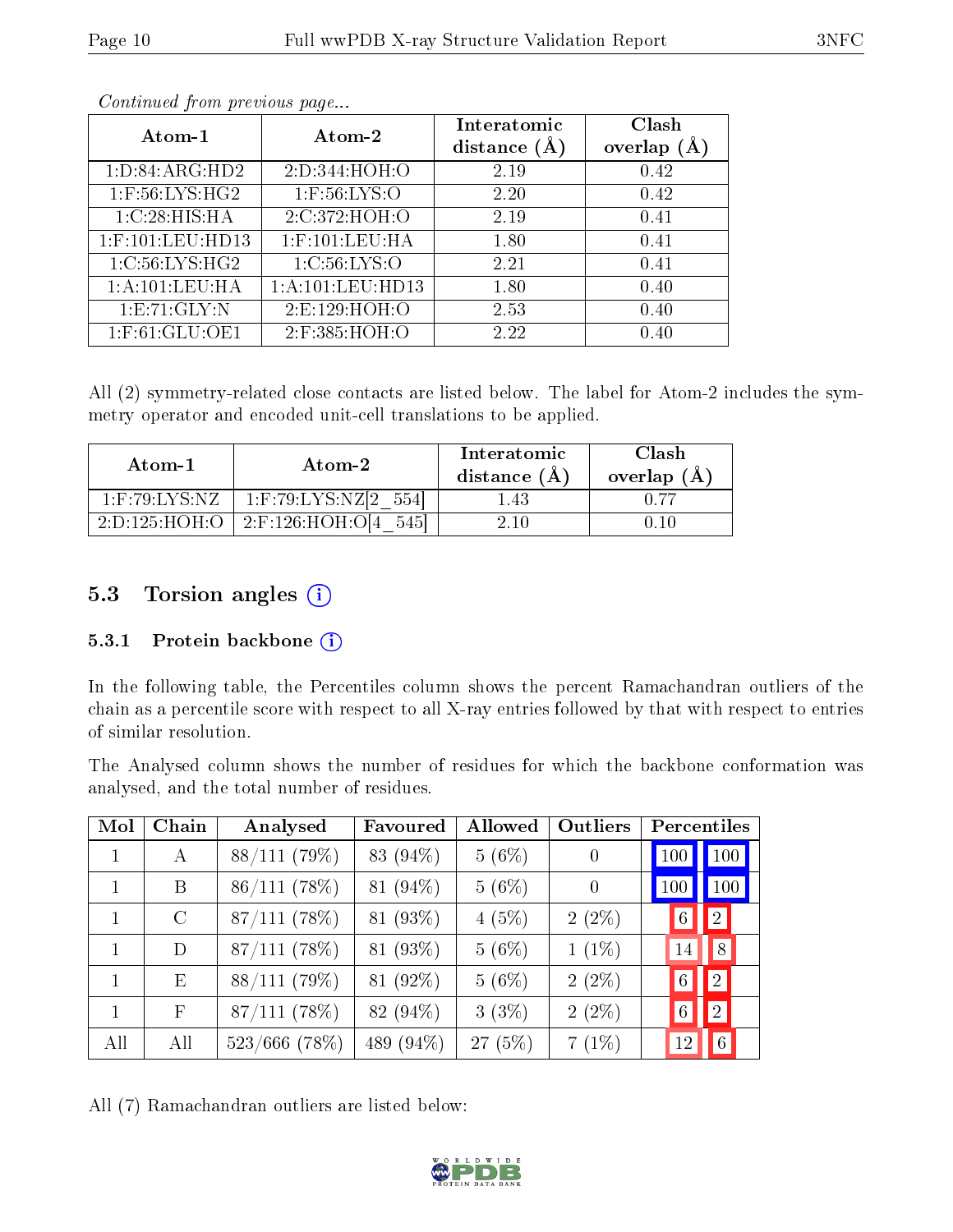| Mol | Chain | Res | Type       |
|-----|-------|-----|------------|
|     | E     | 17  | PHE        |
|     | F     | 57  | <b>GLY</b> |
|     | E     | 57  | <b>GLY</b> |
|     | F     | 87  | <b>GLY</b> |
|     | C     | 57  | <b>GLY</b> |
|     | C     | 87  | <b>GLY</b> |
|     |       |     | GLY        |

### 5.3.2 Protein sidechains (i)

In the following table, the Percentiles column shows the percent sidechain outliers of the chain as a percentile score with respect to all X-ray entries followed by that with respect to entries of similar resolution.

The Analysed column shows the number of residues for which the sidechain conformation was analysed, and the total number of residues.

| Mol | Chain   | Analysed      | Rotameric | Outliers  | Percentiles |                |
|-----|---------|---------------|-----------|-----------|-------------|----------------|
|     | A       | 74/92 (80%)   | 66 (89%)  | $8(11\%)$ | 6           | $\overline{3}$ |
|     | В       | 71/92 (77%)   | 64 (90%)  | $7(10\%)$ | 8           | $\overline{4}$ |
|     | $\rm C$ | 72/92 (78%)   | 66 (92%)  | $6(8\%)$  | 11          | 7              |
| 1   | D       | $71/92$ (77%) | 64 (90%)  | $7(10\%)$ | 8           | $\overline{4}$ |
| 1   | Ε       | 74/92 (80%)   | 67 (90%)  | $7(10\%)$ | 8           | $\overline{5}$ |
| 1   | F       | 72/92 (78%)   | 66 (92%)  | $6(8\%)$  |             | $\overline{7}$ |
| All | All     | 434/552(79%)  | 393 (91%) | 41 (9%)   | 8           | $\overline{5}$ |

All (41) residues with a non-rotameric sidechain are listed below:

| Mol          | Chain          | Res | $_{\rm Type}$ |
|--------------|----------------|-----|---------------|
| 1            | А              | 18  | <b>ASP</b>    |
| $\mathbf{1}$ | А              | 55  | SER           |
| 1            | А              | 65  | SER           |
| 1            | А              | 72  | VAL           |
| 1            | $\overline{A}$ | 78  | VAL           |
| 1            | А              | 81  | ILE           |
| 1            | А              | 101 | LEU           |
| 1            | А              | 107 | <b>ASN</b>    |
| 1            | В              | 55  | ${\rm SER}$   |
| 1            | R              | 72  | VAL           |
| 1            | R              | 78  | VAL           |
| 1            |                | 81  | ILE           |

Continued on next page...

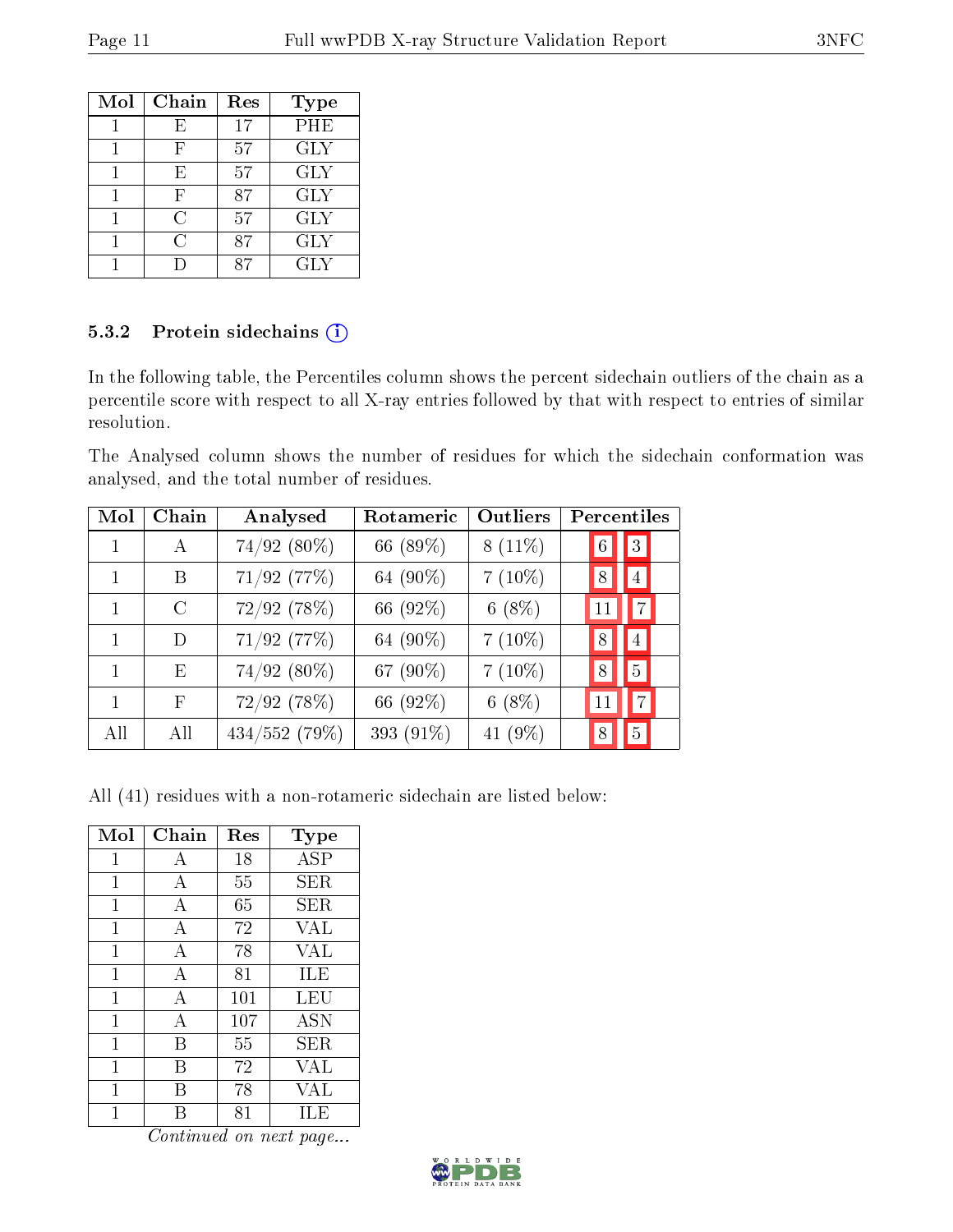| Mol            | $\overline{\text{C}}$ hain                                                                                                                                | $\operatorname{Res}% \left( \mathcal{N}\right) \equiv\operatorname{Res}(\mathcal{N}_{0})\left( \mathcal{N}_{0}\right) ^{2}$ | Type                      |
|----------------|-----------------------------------------------------------------------------------------------------------------------------------------------------------|-----------------------------------------------------------------------------------------------------------------------------|---------------------------|
| $\overline{1}$ | $\overline{\mathrm{B}}$                                                                                                                                   | $\overline{101}$                                                                                                            | <b>LEU</b>                |
| $\mathbf 1$    | $\overline{\mathrm{B}}$                                                                                                                                   | $\overline{107}$                                                                                                            | $\overline{\mathrm{ASN}}$ |
| $\overline{1}$ | $\overline{\mathrm{B}}$                                                                                                                                   | 108                                                                                                                         | $\rm \overline{VAL}$      |
| $\mathbf 1$    |                                                                                                                                                           | $\overline{55}$                                                                                                             | $\overline{\text{SER}}$   |
| $\overline{1}$ |                                                                                                                                                           | $\overline{72}$                                                                                                             | <b>VAL</b>                |
| $\mathbf 1$    |                                                                                                                                                           | $\overline{78}$                                                                                                             | $\overline{\text{VAL}}$   |
| $\overline{1}$ |                                                                                                                                                           | $8\overline{1}$                                                                                                             | <b>ILE</b>                |
| $\overline{1}$ |                                                                                                                                                           | 101                                                                                                                         | LEU                       |
| $\overline{1}$ | $\overline{\text{C}}$ $\overline{\text{C}}$ $\overline{\text{C}}$ $\overline{\text{C}}$ $\overline{\text{C}}$ $\overline{\text{C}}$ $\overline{\text{D}}$ | $\overline{10}$                                                                                                             | $\overline{\mathrm{ASN}}$ |
| $\overline{1}$ |                                                                                                                                                           | $\overline{54}$                                                                                                             | $\overline{\text{GLN}}$   |
| $\overline{1}$ | $\overline{\mathrm{D}}$                                                                                                                                   | $\overline{55}$                                                                                                             | $\overline{\text{SER}}$   |
| $\overline{1}$ | $\overline{\rm D}$                                                                                                                                        | $\overline{72}$                                                                                                             | $\overline{\text{VAL}}$   |
| $\overline{1}$ | $\overline{\rm D}$                                                                                                                                        | $\overline{78}$                                                                                                             | $\overline{\text{VAL}}$   |
| $\mathbf{1}$   | $\overline{\rm D}$                                                                                                                                        | $\overline{81}$                                                                                                             | <b>ILE</b>                |
| $\overline{1}$ | $\overline{\rm D}$                                                                                                                                        | $\overline{101}$                                                                                                            | $\overline{\text{LEU}}$   |
| $\overline{1}$ | $\overline{\rm D}$                                                                                                                                        | $\overline{107}$                                                                                                            | $\overline{\text{ASN}}$   |
| $\overline{1}$ | $\overline{\mathrm{E}}$                                                                                                                                   | $\overline{55}$                                                                                                             | $\overline{\text{SER}}$   |
| $\mathbf{1}$   | $\overline{\mathrm{E}}$                                                                                                                                   | 72                                                                                                                          | $\overline{\text{VAL}}$   |
| $\overline{1}$ | $\overline{E}$                                                                                                                                            | $\overline{78}$                                                                                                             | $\overline{\text{VAL}}$   |
| $\overline{1}$ | $\overline{\mathrm{E}}$                                                                                                                                   | 79                                                                                                                          | $\overline{\text{LYS}}$   |
| $\overline{1}$ | $\overline{E}$                                                                                                                                            | $\overline{81}$                                                                                                             | ILE                       |
| $\mathbf{1}$   | $\overline{\mathrm{E}}$                                                                                                                                   | $\overline{101}$                                                                                                            | $\overline{\text{LEU}}$   |
| $\mathbf 1$    | $\overline{E}$                                                                                                                                            | 107                                                                                                                         | $\overline{\mathrm{ASN}}$ |
| $\overline{1}$ | $\overline{\mathrm{F}}$                                                                                                                                   | $\overline{55}$                                                                                                             | $\overline{\text{SER}}$   |
| $\mathbf 1$    | $\overline{F}$                                                                                                                                            | $\overline{72}$                                                                                                             | <b>VAL</b>                |
| $\overline{1}$ | $\overline{F}$                                                                                                                                            | $\overline{78}$                                                                                                             | $\overline{\text{VAL}}$   |
| $\overline{1}$ | $\overline{\mathrm{F}}$                                                                                                                                   | $\overline{81}$                                                                                                             | <b>ILE</b>                |
| $\mathbf 1$    | $\overline{F}$                                                                                                                                            | 101                                                                                                                         | $\overline{\text{LEU}}$   |
| $\mathbf 1$    | $\overline{\mathrm{F}}$                                                                                                                                   | $\overline{107}$                                                                                                            | $\overline{\mathrm{ASN}}$ |

Continued from previous page...

Some sidechains can be flipped to improve hydrogen bonding and reduce clashes. All (3) such sidechains are listed below:

| Mol | Chain | Res | Type |
|-----|-------|-----|------|
|     |       | 107 | ASN  |
|     |       |     | GL N |
|     |       | 107 |      |

### 5.3.3 RNA [O](https://www.wwpdb.org/validation/2017/XrayValidationReportHelp#rna)i

There are no RNA molecules in this entry.

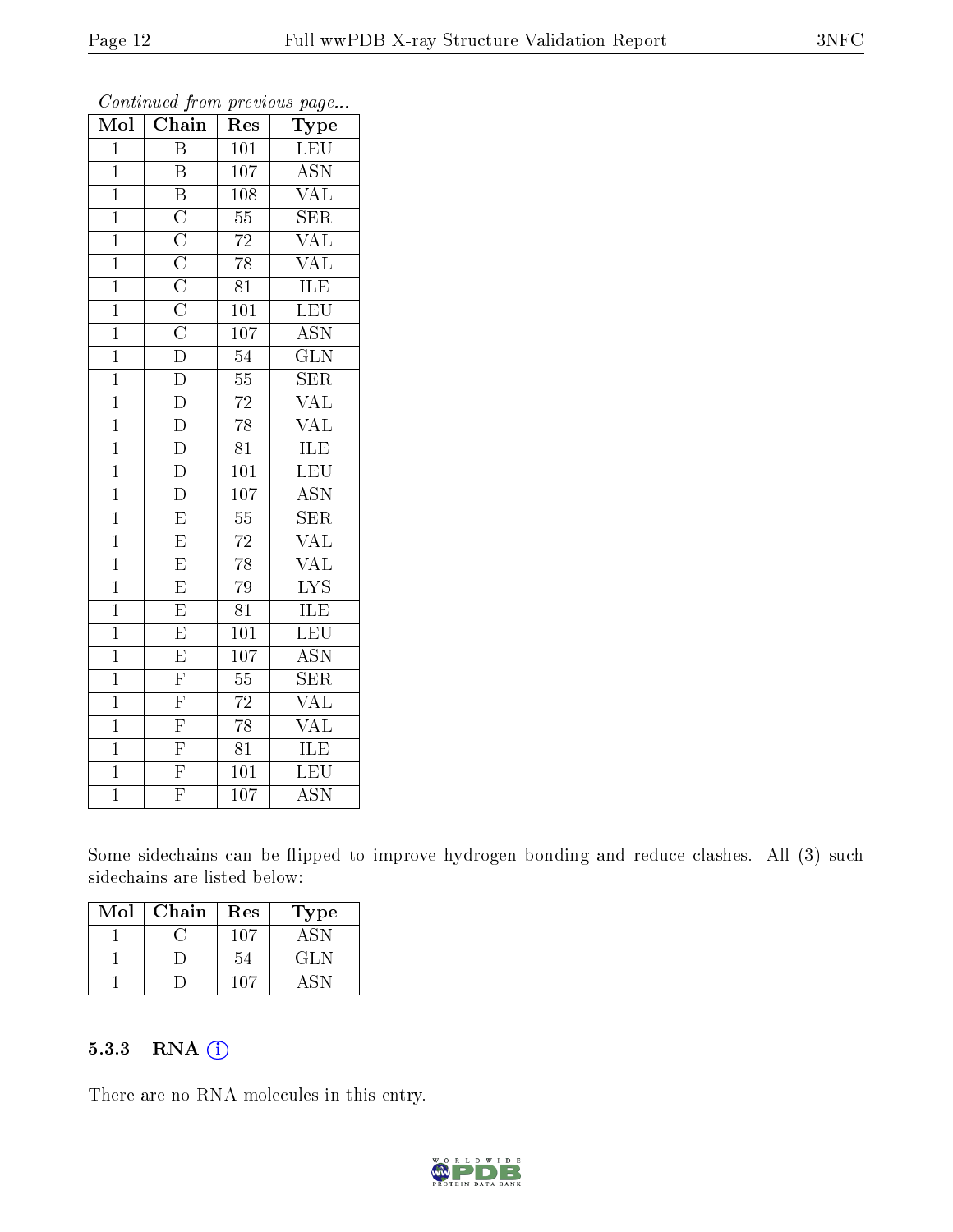# 5.4 Non-standard residues in protein, DNA, RNA chains (i)

There are no non-standard protein/DNA/RNA residues in this entry.

### 5.5 Carbohydrates (i)

There are no carbohydrates in this entry.

# 5.6 Ligand geometry (i)

There are no ligands in this entry.

### 5.7 [O](https://www.wwpdb.org/validation/2017/XrayValidationReportHelp#nonstandard_residues_and_ligands)ther polymers  $(i)$

There are no such residues in this entry.

# 5.8 Polymer linkage issues (i)

There are no chain breaks in this entry.

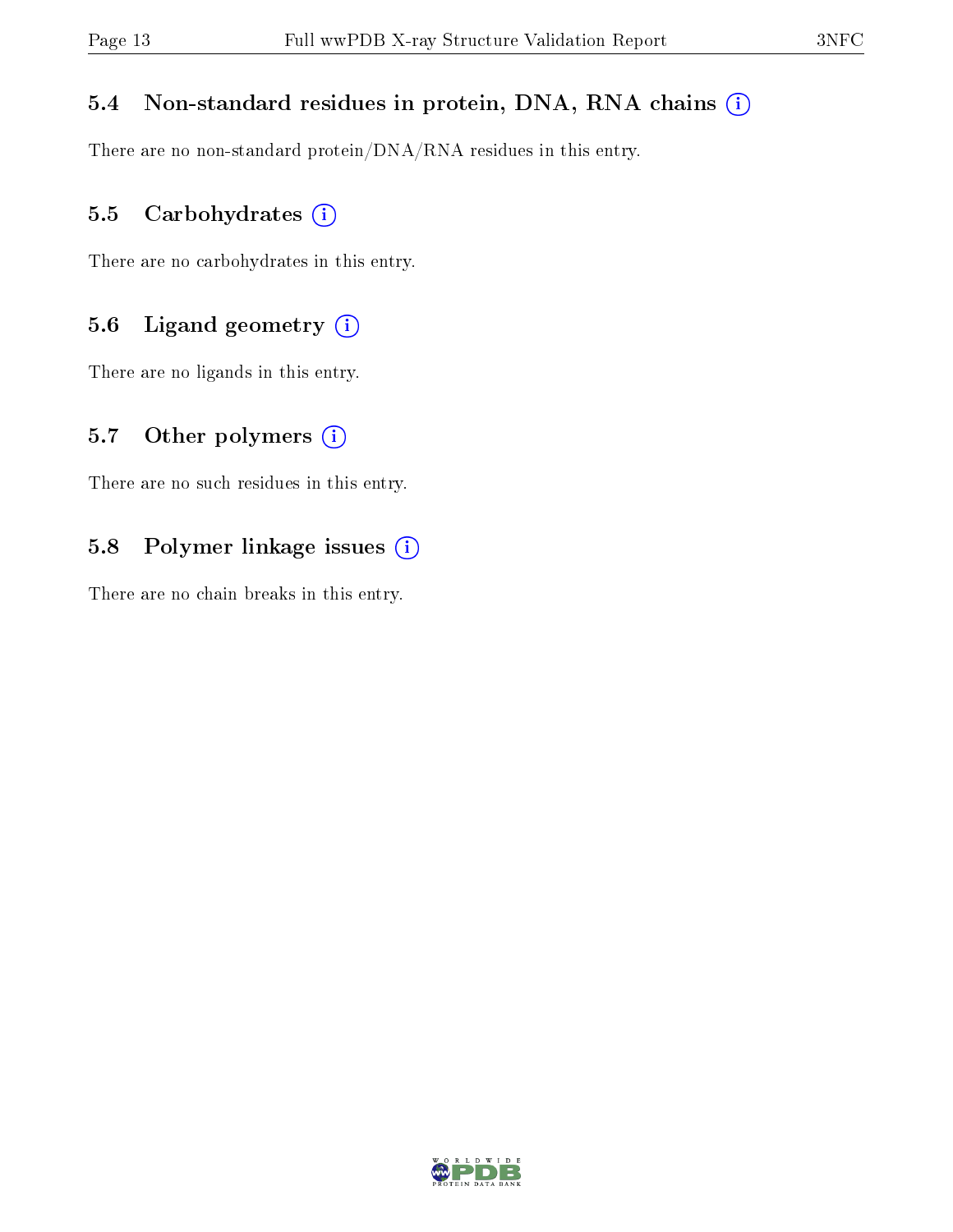# 6 Fit of model and data  $(i)$

# 6.1 Protein, DNA and RNA chains  $(i)$

In the following table, the column labelled  $#RSRZ> 2'$  contains the number (and percentage) of RSRZ outliers, followed by percent RSRZ outliers for the chain as percentile scores relative to all X-ray entries and entries of similar resolution. The OWAB column contains the minimum, median,  $95<sup>th</sup>$  percentile and maximum values of the occupancy-weighted average B-factor per residue. The column labelled ' $Q< 0.9$ ' lists the number of (and percentage) of residues with an average occupancy less than 0.9.

| Mol | Chain         | Analysed           | ${ <\hspace{-1.5pt}{\mathrm{RSRZ}} \hspace{-1.5pt}>}$ | $\#\text{RSRZ}{>}2$   | $OWAB(A^2)$    | $\rm Q\textcolor{black}{<}0.9$ |
|-----|---------------|--------------------|-------------------------------------------------------|-----------------------|----------------|--------------------------------|
|     | $\mathsf{A}$  | 94/111(84%)        | 0.28                                                  | $1(1\%)$<br>80<br>79  | 30, 44, 68, 82 | $\Omega$                       |
|     | B             | 92/111(82%)        | 0.23                                                  | $1(1\%)$<br>80<br>79  | 29, 43, 64, 70 | $\theta$                       |
|     | $\mathcal{C}$ | 93/111(83%)        | 0.40                                                  | 5(5%)<br>25<br>24     | 30, 43, 66, 78 | $\Omega$                       |
|     | D             | $93/111(83\%)$     | 0.26                                                  | 3(3%)<br>47<br>46     | 28, 43, 63, 78 | $\Omega$                       |
|     | E             | 94/111(84%)        | 0.24                                                  | $3(3\%)$<br>47<br>46  | 29, 43, 65, 88 | $\Omega$                       |
|     | $\mathbf{F}$  | 93/111(83%)        | 0.29                                                  | 5(5%)<br>25<br>24     | 28, 42, 63, 71 | $\Omega$                       |
| All | All           | $559/666$ $(83\%)$ | 0.28                                                  | $18(3\%)$<br>47<br>46 | 28, 43, 66, 88 | $\Omega$                       |

All (18) RSRZ outliers are listed below:

| Mol            | Chain                   | $\operatorname{Res}% \left( \mathcal{N}\right) \equiv\operatorname{Res}(\mathcal{N}_{0})\cap\mathcal{N}_{1}$ | Type                    | <b>RSRZ</b>      |
|----------------|-------------------------|--------------------------------------------------------------------------------------------------------------|-------------------------|------------------|
| $\mathbf{1}$   | $\rm{C}$                | 57                                                                                                           | <b>GLY</b>              | 4.6              |
| $\mathbf{1}$   | $\overline{\rm A}$      | 57                                                                                                           | $\overline{\text{GLY}}$ | 4.6              |
| $\overline{1}$ | $\overline{\rm C}$      | 66                                                                                                           | $\overline{\text{GLY}}$ | 4.2              |
| $\overline{1}$ | $\overline{\mathrm{D}}$ | 57                                                                                                           | <b>GLY</b>              | 3.5              |
| $\mathbf{1}$   | $\overline{\rm C}$      | 87                                                                                                           | <b>GLY</b>              | $\overline{3.5}$ |
| $\overline{1}$ | $\overline{\mathrm{F}}$ | 66                                                                                                           | <b>GLY</b>              | 3.3              |
| $\mathbf{1}$   | $\overline{\mathrm{F}}$ | 87                                                                                                           | <b>GLY</b>              | 3.0              |
| $\mathbf{1}$   | B                       | 58                                                                                                           | TYR                     | 2.7              |
| $\mathbf{1}$   | E                       | 66                                                                                                           | $\rm GLY$               | 2.7              |
| $\mathbf{1}$   | E                       | 58                                                                                                           | TYR                     | 2.6              |
| $\mathbf{1}$   | D                       | 55                                                                                                           | SER                     | 2.6              |
| $\mathbf{1}$   | $\overline{\mathrm{F}}$ | 111                                                                                                          | $\rm GLY$               | $2.5\,$          |
| $\mathbf{1}$   | $\overline{C}$          | 15                                                                                                           | VAL                     | 2.4              |
| $\mathbf{1}$   | $\mathbf F$             | 57                                                                                                           | $\rm GLY$               | 2.3              |
| $\mathbf{1}$   | E                       | 55                                                                                                           | SER                     | 2.2              |
| $\overline{1}$ | $\overline{F}$          | 17                                                                                                           | PHE                     | 2.1              |
| $\overline{1}$ | $\overline{\rm D}$      | 58                                                                                                           | TYR                     | 2.1              |
| $\mathbf{1}$   | $\overline{C}$          | 58                                                                                                           | <b>TYR</b>              | 2.0              |